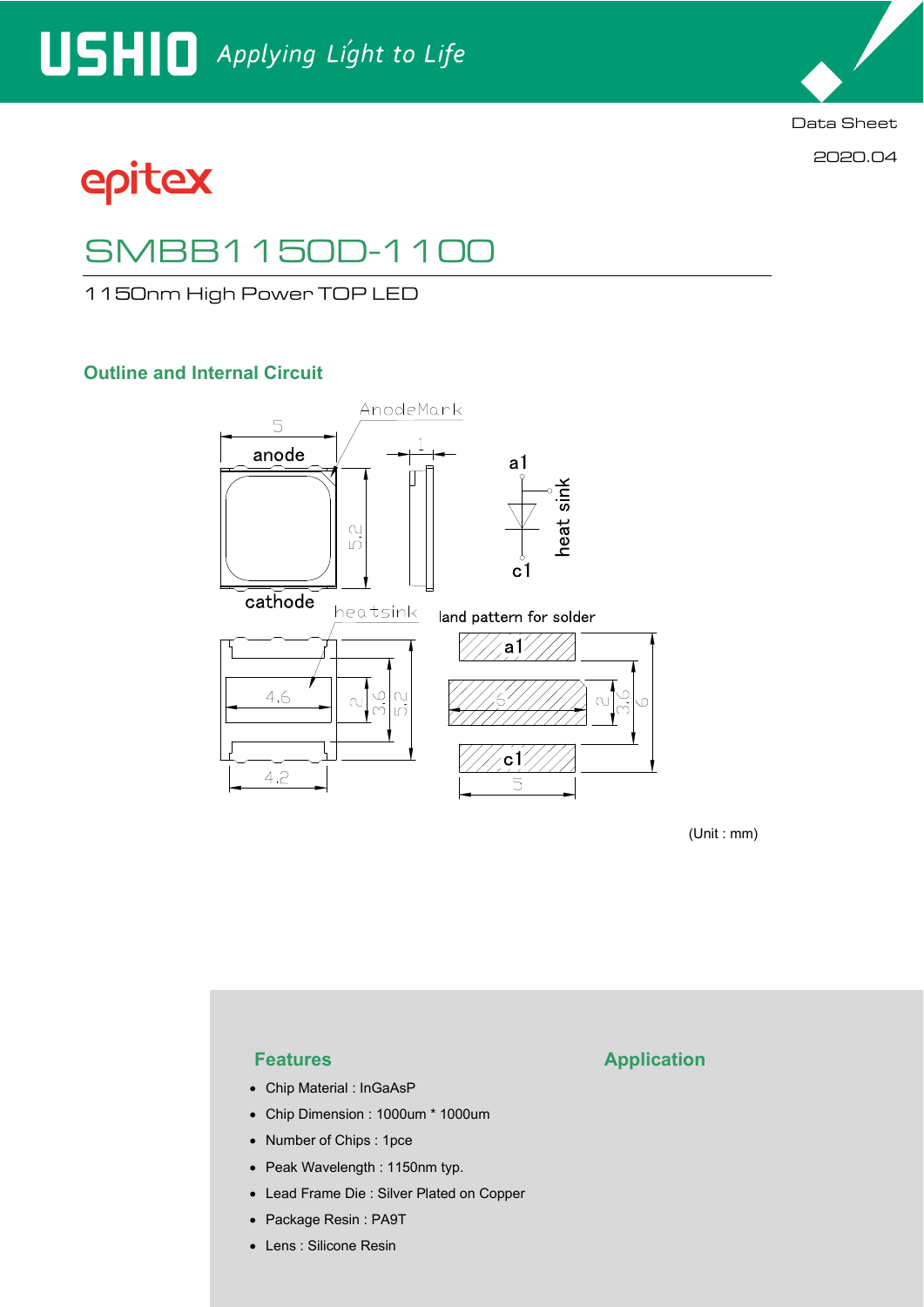## **Absolute Maximum Ratings (Tc=25°C)**

| <b>Item</b>                  | <b>Symbol</b> | <b>Ratings</b>  | <b>Unit</b>  |
|------------------------------|---------------|-----------------|--------------|
| Power Dissipation            | <b>PD</b>     | (1800)          | mW           |
| <b>Forward Current</b>       | IF            | 1000            | mA           |
| <b>Pulse Forward Current</b> | <b>IFP</b>    | (2000)          | mA           |
| Reverse Voltage              | <b>VR</b>     | 5               | $\vee$       |
| <b>Thermal Resistance</b>    | Rthja         | 10 <sup>°</sup> | K/W          |
| Junction Temperature         | Tj            | 120             | $^{\circ}$ C |
| <b>Operating Temperature</b> | Topr          | $-40 \sim +100$ | $^{\circ}C$  |
| Storage Temperature          | Tstg          | $-40 \sim +100$ | $^{\circ}$ C |
| <b>Soldering Temperature</b> | <b>TSOL</b>   | 250             | $^{\circ}$ C |

‡Pulse Forward Current condition : Duty 1% and Pulse Width=10us.

‡Soldering condition : Soldering condition must be completed with 5 seconds at 250°C.

### **Optical and Electrical Characteristics (Tc=25°C)**

(\*: 100% testing, \*\*: reference value)

| <b>Parameter</b>            | <b>Symbol</b>    | <b>Min</b> | <b>Typ</b> | <b>Max</b> | <b>Unit</b> | <b>Test Condition</b> |
|-----------------------------|------------------|------------|------------|------------|-------------|-----------------------|
| Forward Voltage             | <b>VF</b>        |            | 1.4        | (1.8)      | $\vee$      | $IF=1A*$              |
|                             | <b>VFP</b>       |            | 1.8        |            |             | $IFP = 2A**$          |
| <b>Reverse Current</b>      | IR.              |            |            | 10         | uA          | $VR=5V^*$             |
| <b>Total Radiated Power</b> | PO               | 140        | 210        |            | mW          | $IF=1A*$              |
|                             |                  |            | 330        |            |             | $IFP = 2A**$          |
| <b>Radiant Intensity</b>    | IE               |            | 70         |            | mW/sr       | $IF=1A**$             |
|                             |                  |            | 110        |            |             | $IFP = 2A**$          |
| Peak Wavelength             | $\lambda p$      | 1100       |            | 1200       | nm          | $IF=1A*$              |
| Half Width                  | $\Delta \lambda$ |            | 60         |            | nm          | $IF=1A**$             |
| Viewing Half Angle          | $\theta$ 1/2     |            | ±64        |            | deg.        | IF=100mA**            |
| <b>Rise Time</b>            | tr               |            | 90         |            | ns          | $IF=1A***$            |
| Fall Time                   | tf               |            | 30         |            | ns          | $IF=1A***$            |

‡Radiated Power is measured by G8370-85.

‡Radiant Intensity is measured by ANDO Optical Multi Meter AQ2140 & AQ2743.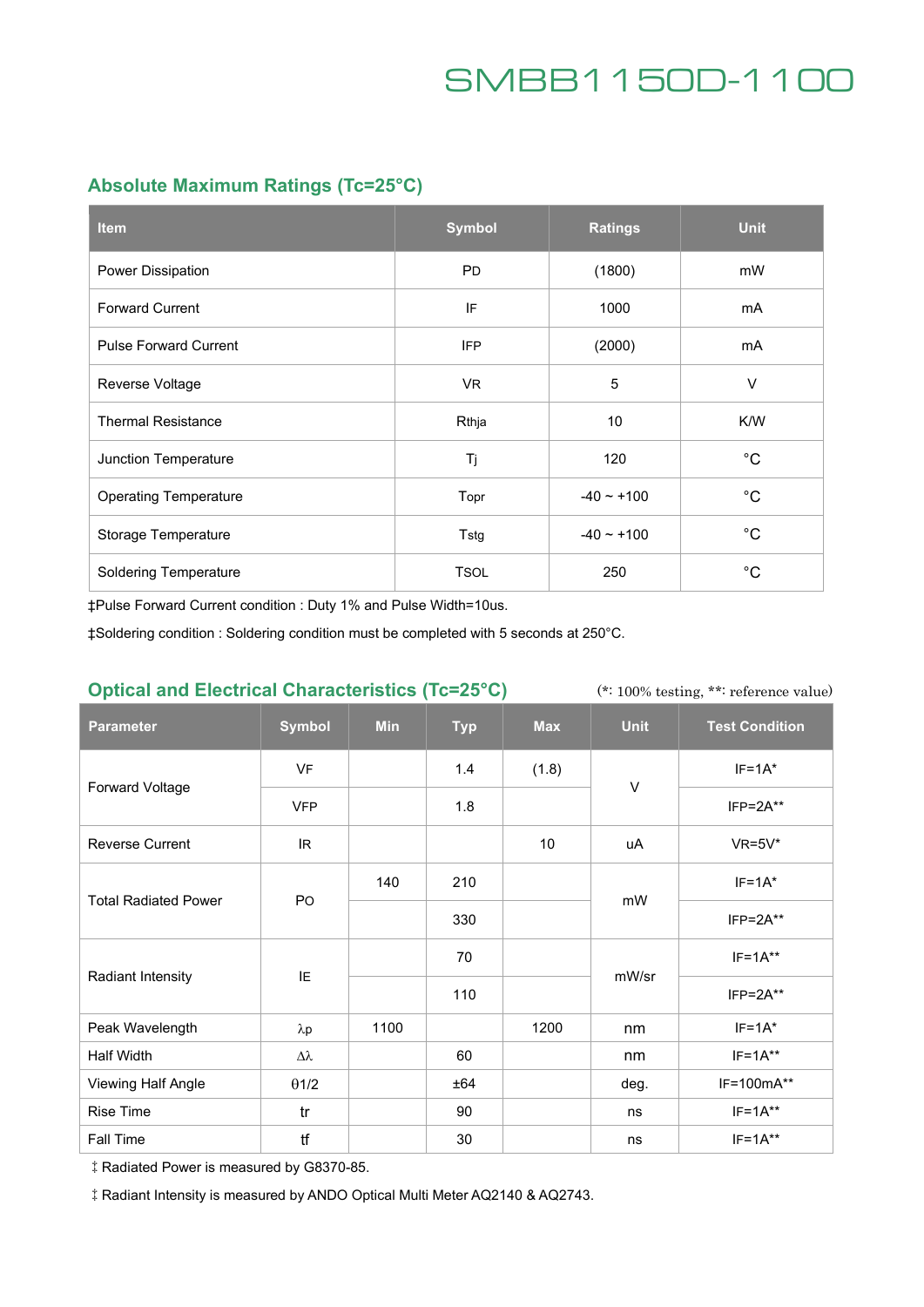### **Typical Characteristic Curves**



## **Forward Current - Forward Voltage**





**Allowable Forward Current - Ambient Temperature**

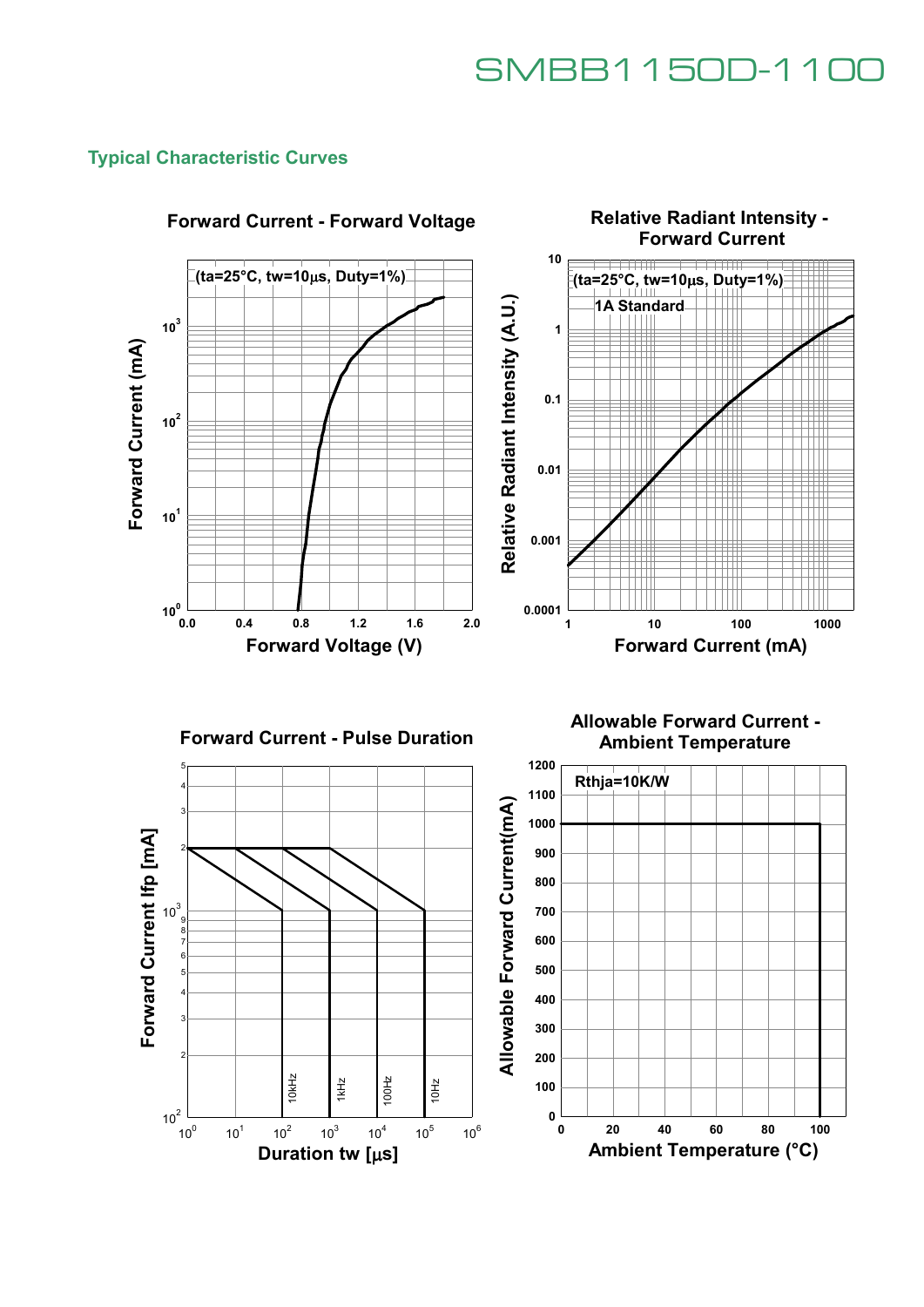

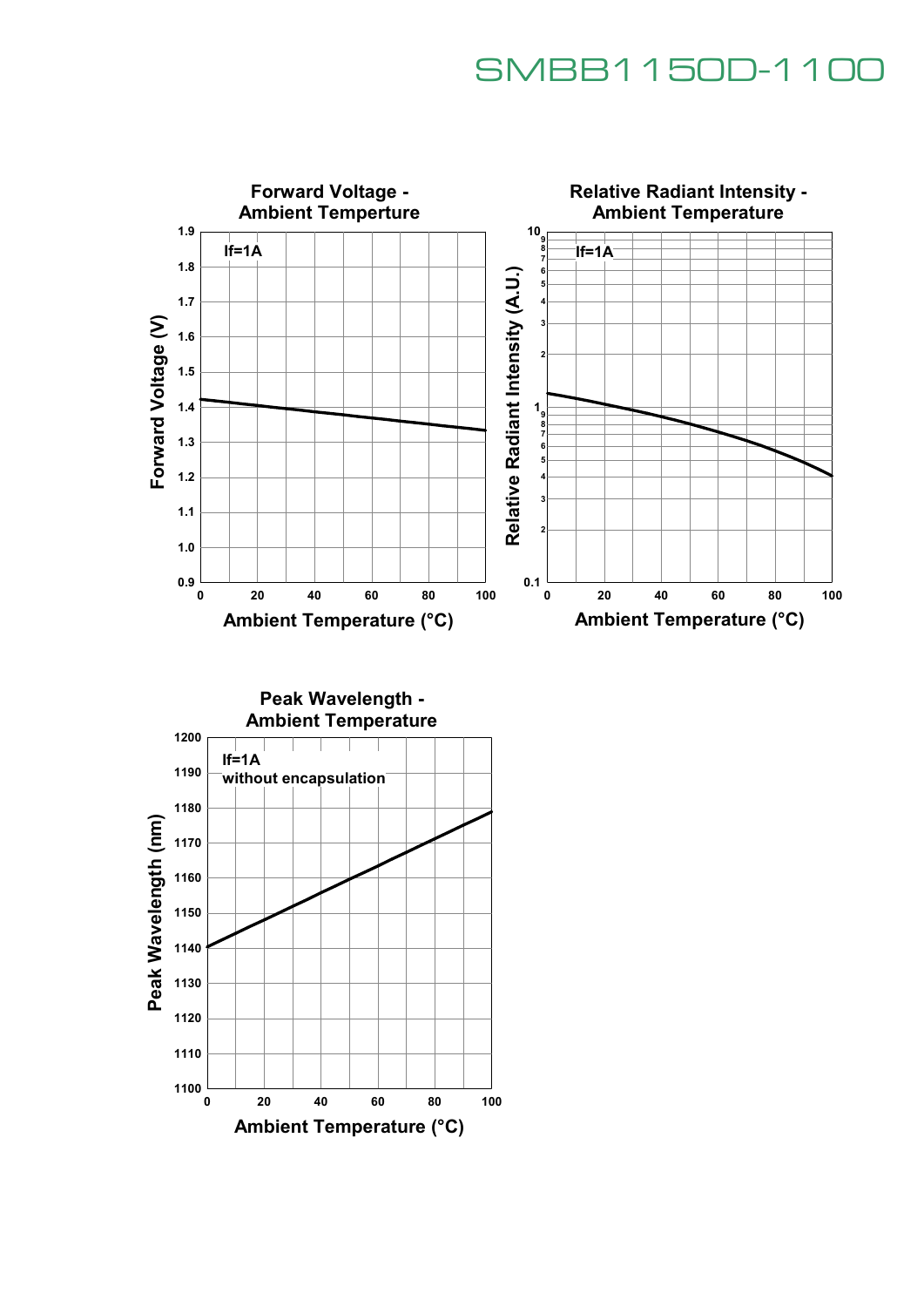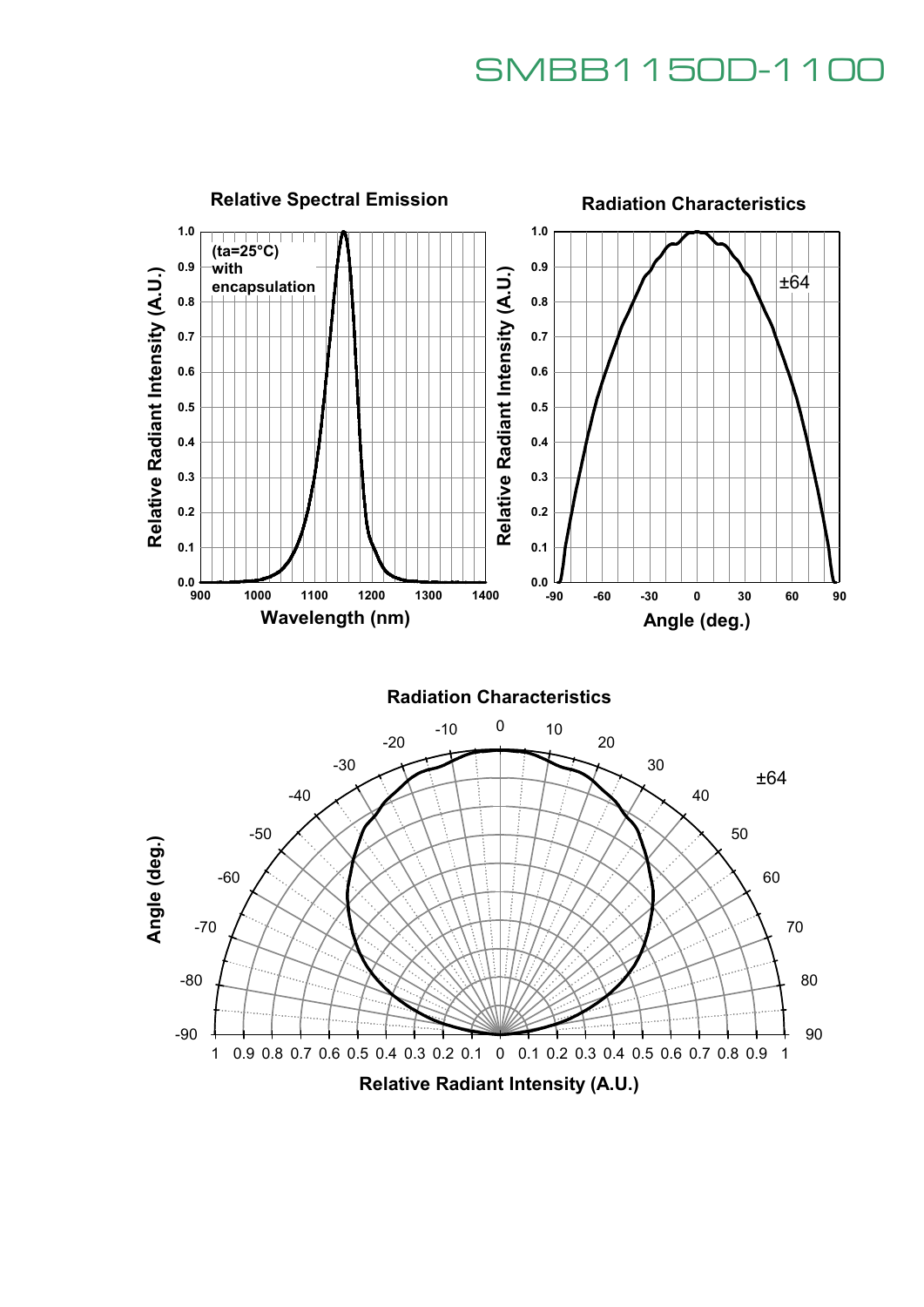## **Taping and Reel**





(Unit : mm)

Reel Size: 1000pcs

The tape packing method complies JIS C 0806-3.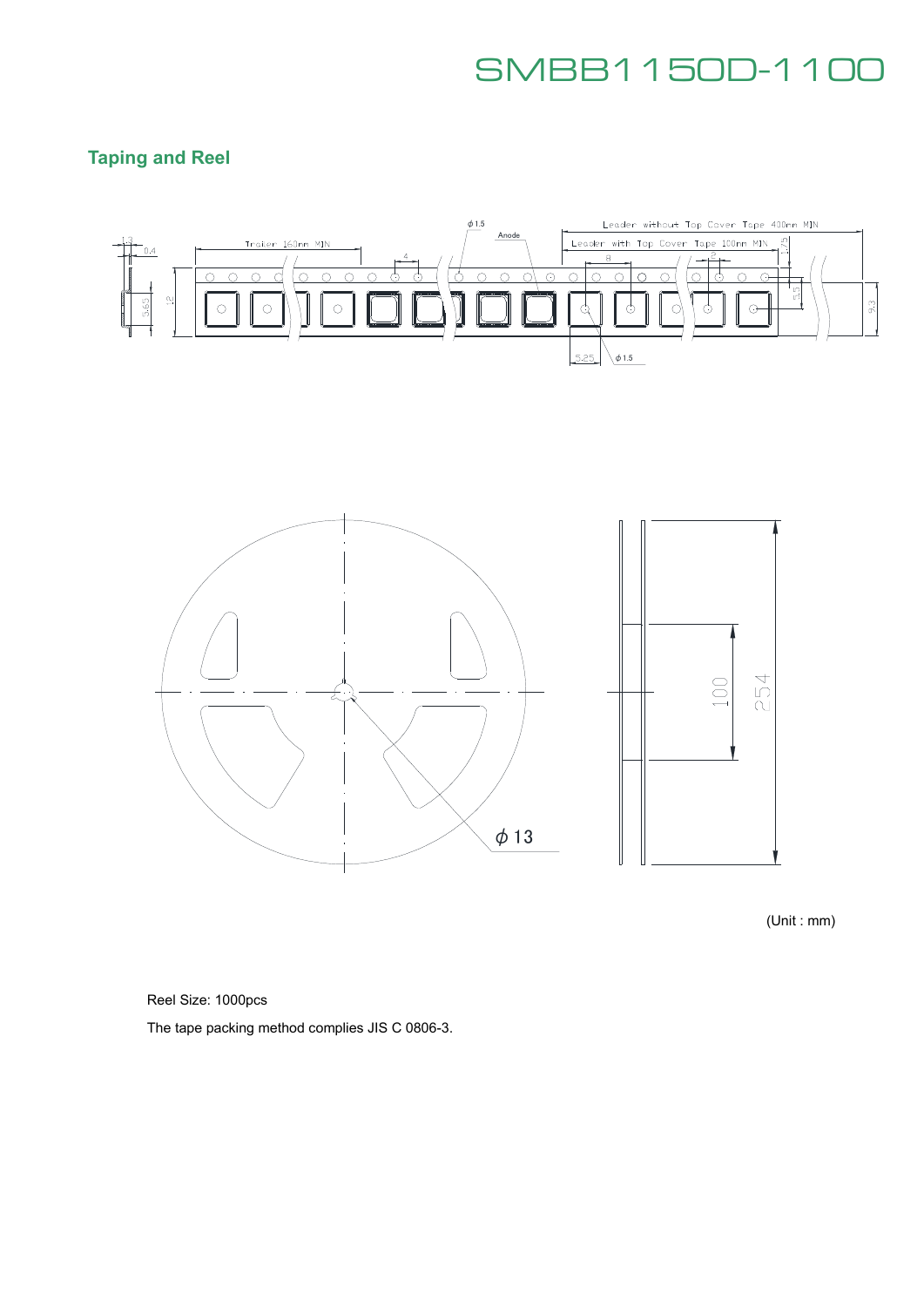

## **Recommended Reflow Soldering Profile**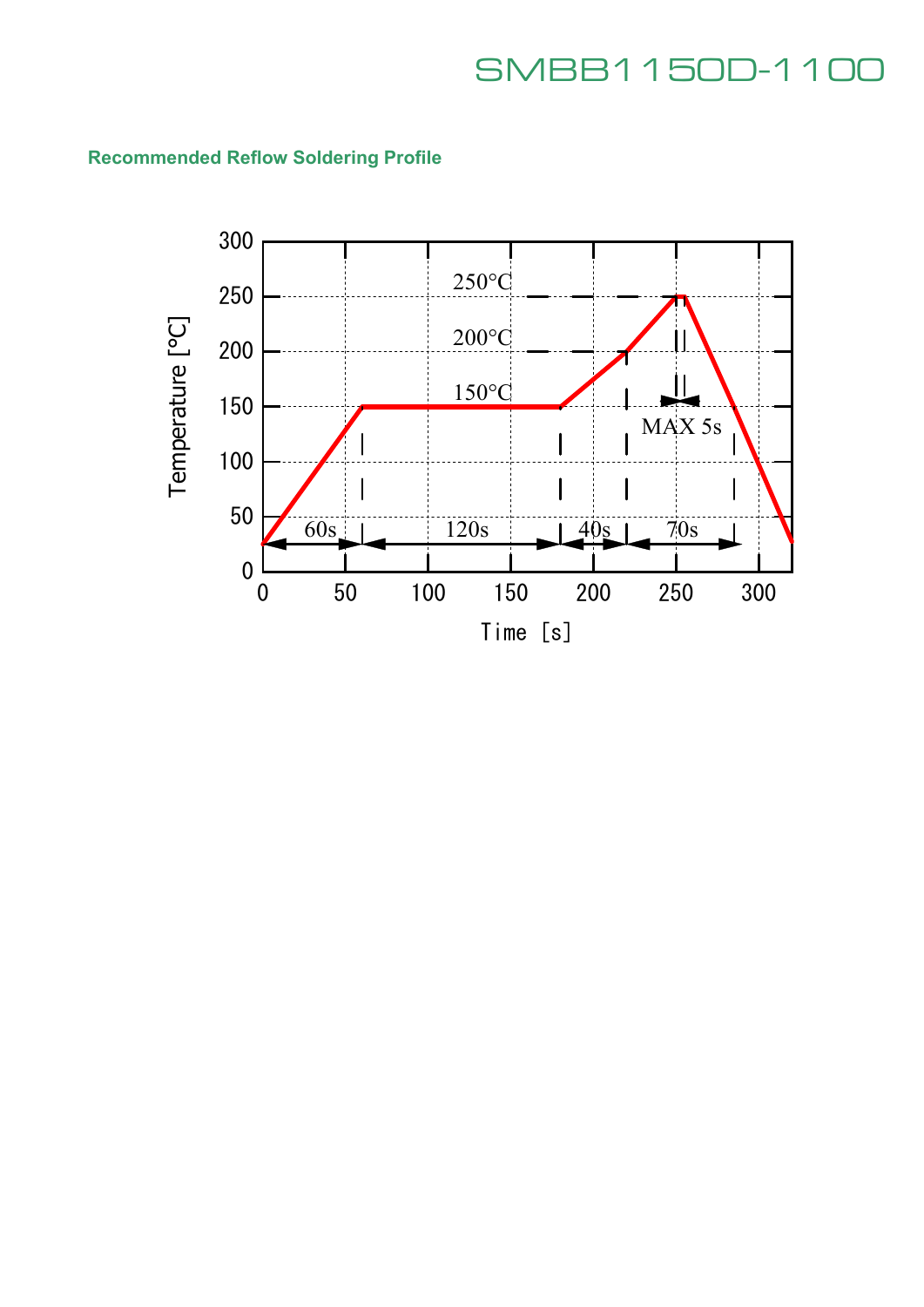### **Wrapping**

Moisture barrier bag aluminum laminated film with a desiccant to keep out the moisture absorption during the transportation and storage.

### **SMD LED storage and handling precautions**

### **Storage Conditions before Opening a Moisture-Barrier Aluminum Bag**

- Before opening a moisture-barrier aluminum bag, please store it at <30 °C, <60 % RH.
- Please note that the maximum shelf life is 12 months under these conditions.

### **Storage Conditions after Opening a Moisture-Barrier Aluminum Bag**

- After opening a moisture-barrier aluminum bag, store the aluminum bag and silica gel in a desiccator.
- After opening the bag, please solder the LEDs within 72 hours in a room with 5 30°C, <50%RH.
- Please put any unused, remaining LEDs and silica gel back in the same aluminum bag and then vacuum-seal the bag.
- It is recommended to keep the re-sealed bag in a desiccator at <30%RH.
- The 72-hour- long floor life does not include the time while LEDs are stored in the moisture-barrier aluminum bag. However, we strongly recommend to solder the LEDs as soon as possible after opening the aluminum bag.

### **Notes about Re-sealing a Moisture-Barrier Aluminum Bag**

 When vacuum-sealing an opened aluminum bag, if you find the moisture-indicator of the silica gel has changed to pink from blue (indicating a relative humidity of 30 % or more), please do not use the unused LEDs, the aluminum bag, or the silica gel.

### **Notes about Opening a Re-sealed Moisture-Barrier Aluminum Bag**

 When opening a vacuumed and re-sealed aluminum bag in order to use the remaining LEDs stored in the bag, if you find that the moisture-indicator of the silica has changed to pink, please do not use the LEDs.